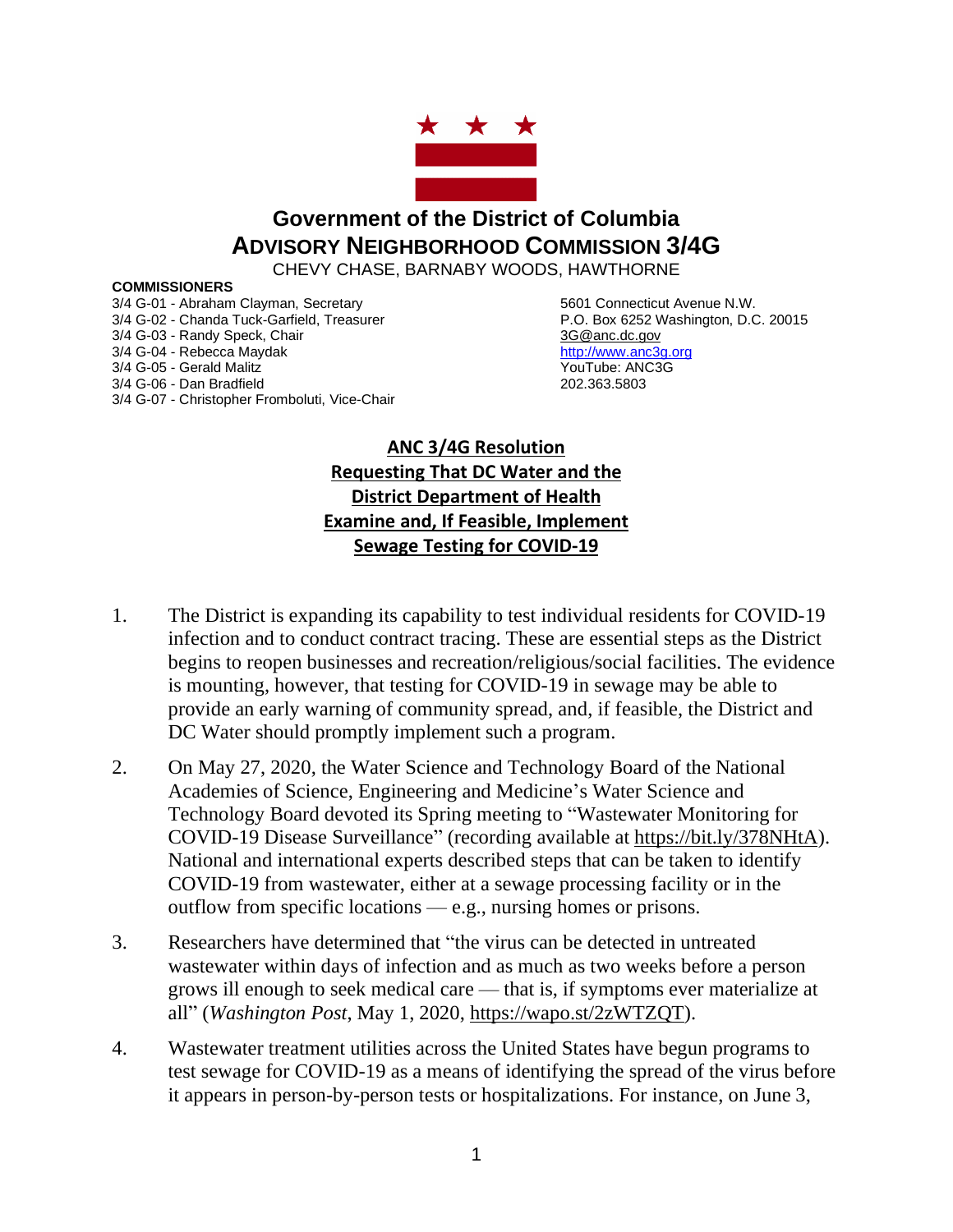2020, Virginia's Water/Wastewater Agency Response Network (a forum to provide utility-to-utility response during an emergency) sponsored a report on the program currently being implemented by the Hampton Roads Sanitation District (available at [https://bit.ly/3cGCr8B\)](https://bit.ly/3cGCr8B). Experts from Yale University have prepared a paper summarizing the program in New Haven, Connecticut (available at [https://bit.ly/2AKCR0s\)](https://bit.ly/2AKCR0s). Maryland has begun a pilot program to determine the effectiveness of sewage testing for COVID-19 [\(https://bit.ly/309zLOt,](https://bit.ly/309zLOt) and the Miami-Dade County Water and Sewer Department has been testing waste samples for COVID-19 since March [\(https://hrld.us/3eS2Yl0\)](https://hrld.us/3eS2Yl0). As part of its reopening strategy, Syracuse University "plans to routinely test sewage leaving each residence hall to spot signs of the virus before students even become sick. If the testing finds a sudden spike of virus in a dorm's sewage, SU can start testing students in that building to get a jump on a potential outbreak."<sup>1</sup>

- 5. Testing wastewater for COVID-19 could identify the extent of the virus' spread across all of those who might be contagious — asymptomatics, mild cases, serious cases, and survivors who continue to shed the virus for a period of time and might still be infectious. The analytical results can be available from some laboratories a day or two after sampling. Proponents of this kind of sewage testing effort contend that measurements of the virus in sewage could give decision makers a week or more advance warning over other epidemiological methods — e.g., person-byperson testing or hospitalization rates — that the virus is spreading or declining, thereby providing an enhanced opportunity to intervene to try to slow the spread.
- 6. DC Water initially indicated on May 14, 2020, that "there are multiple issues" with testing sewage for COVID-19:
	- a. "Because our wastewater comes from Maryland, Virginia and DC, there is no possible use for determining if there is COVID concentrations in the water. It would be useful if we were a small water system with a very narrowly defined customer base.
	- b. There is no federal or EPA guidance on whether this is a practical way to track or respond to the illness. Hospitalizations already tell us a lot.
	- c. The DC Department of Health is in charge of the city's response and they have not asked us to try and generate any useful data.
	- d. Other cities tell us they see little to no value in this process.
	- e. Because of the great health risks associated with COVID our crews are focused on emergency work and we have no current way to launch a new

<sup>&</sup>lt;sup>1</sup> "Syracuse University, [SUNY College of Environmental Science and Forestry] will test sewage dorm-by-dorm to track coronavirus spread," available at [https://bit.ly/2Uk7BfJ.](https://bit.ly/2Uk7BfJ)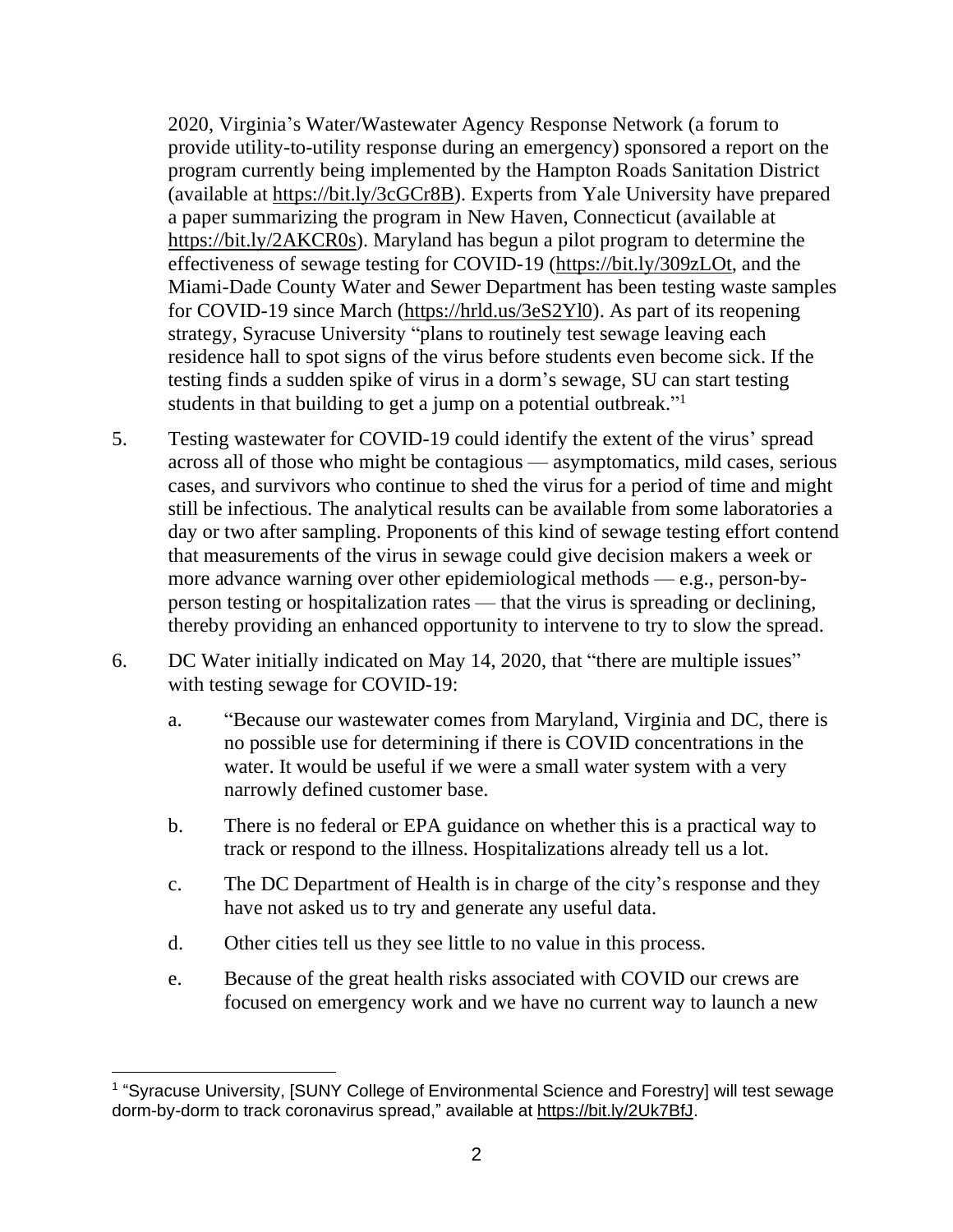water monitoring program. And then there is a cost of such a process, which takes us back to c above."

- 7. With regard to DC Water's first objection, we recognize that the District's sewage system is connected to our neighboring states, so that simple testing at the Blue Plains plant would not likely give the kind of pinpoint identification of affected neighborhoods that DC Health would find most useful. Nevertheless, the District has been working closely with neighboring jurisdictions to address the pandemic in a uniform way, and knowing whether our entire Capital region is getting worse or better would be valuable information. Moreover, it is possible to test elsewhere in the system so that results could be obtained on a neighborhood basis or from major facilities, such as prisons or retirement homes, thereby giving more advance notice of a developing situation warranting action. Once a testing protocol is in place, it would be useful through the entire period — perhaps years — that this virus poses a significant concern for the District.
- 8. The cost of periodic sampling should be modest, especially when compared to the savings achieved by preventing even a few residents from requiring hospitalization.
- 9. On May 31, 2020, DC Water advised the Commission that it "had decided to move ahead with a broad national look a this issue" and that there may be funding coming from the federal government. DC Water was invited to participate in the Commission's June 8 2020 meeting, but it was "not able to confirm anyone" to attend virtually. David Bardin, a former member of the DC Water Board of Directors and a former ANC Commissioner, made a presentation to the Commission at its June 8, 2020 meeting on wastewater testing at other utilities.
- 10. The District and DC Water should be leaders in developing methodologies and protocols to test wastewater for COVID-19. We urge the Mayor, the Council, the District Department of Health, and DC Water to initiate a prompt evaluation of a state-of-the-art wastewater testing program. This may be best undertaken jointly with other jurisdictions served by DC Water. Given the possibility of multiple waves of infections, the testing program should be initiated as soon as practicable. The evaluation should determine whether more granular tests  $-e.g.,$  for the DC jail, nursing homes, university dormitories, or particular neighborhoods — will be effective and helpful to provide an early warning of COVID-19's spread.
- 11. The Commission appreciates the efforts of the Mayor, the Council, and the Department of Health to address the health emergency posed by COVID-19. As a further step to protect District residents, we urge the District government and DC Water to implement a program for sewage testing that may provide additional protection for our community.

Approved by ANC 3/4G after a discussion at its regularly scheduled and noticed June 8, 2020 meeting by a vote of 7 to 0 (a quorum being 4).